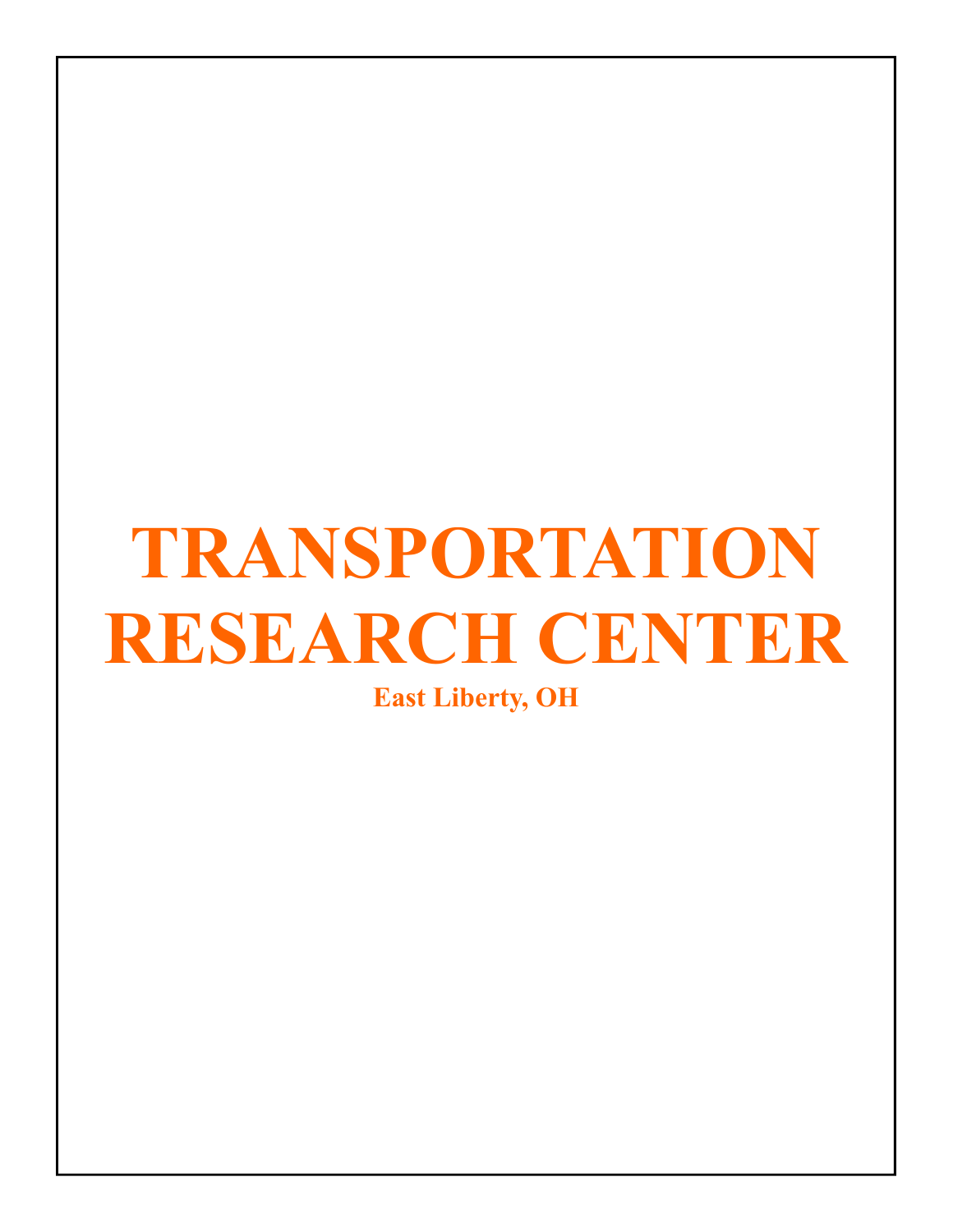## **TRANSPORTATION RESEARCH CENTER**

**East Liberty, OH** 

### **About TRC**

**Transportation Research Center is an independent automotive proving ground providing research and development, and compliance and certification testing for vehicles and components, for crash testing, emissions testing, dynamic testing and durability testing.** 

**Transportation Research Center (the Center) is an independent automotive proving ground located on approximately 4,500 acres of land in East Liberty, Ohio, approximately 40 miles northwest of Columbus.** 

**TRC Inc. conducts programs designed to test for safety, energy, fuel economy, emissions, durability, noise, crash, crash simulation and performance. We test trucks, buses, recreational vehicles, motorcycles, electric vehicles, passenger cars and components.** 

**Our services include research and testing programs. We can conduct all testing and furnish the customer with results or assist the customer in conducting portions of the program. We provide the physical facilities and equipment for the customer who wants to conduct the entire test program.** 

**TRC Inc. operates 24 hours a day, 7 days a week for customer convenience. Private workrooms and garage space are available for lease on a daily, weekly, monthly, or yearly basis. We maintain control over the scheduling of all test programs for the safety of all customers and provide secure handling of customers' proprietary information and test components.**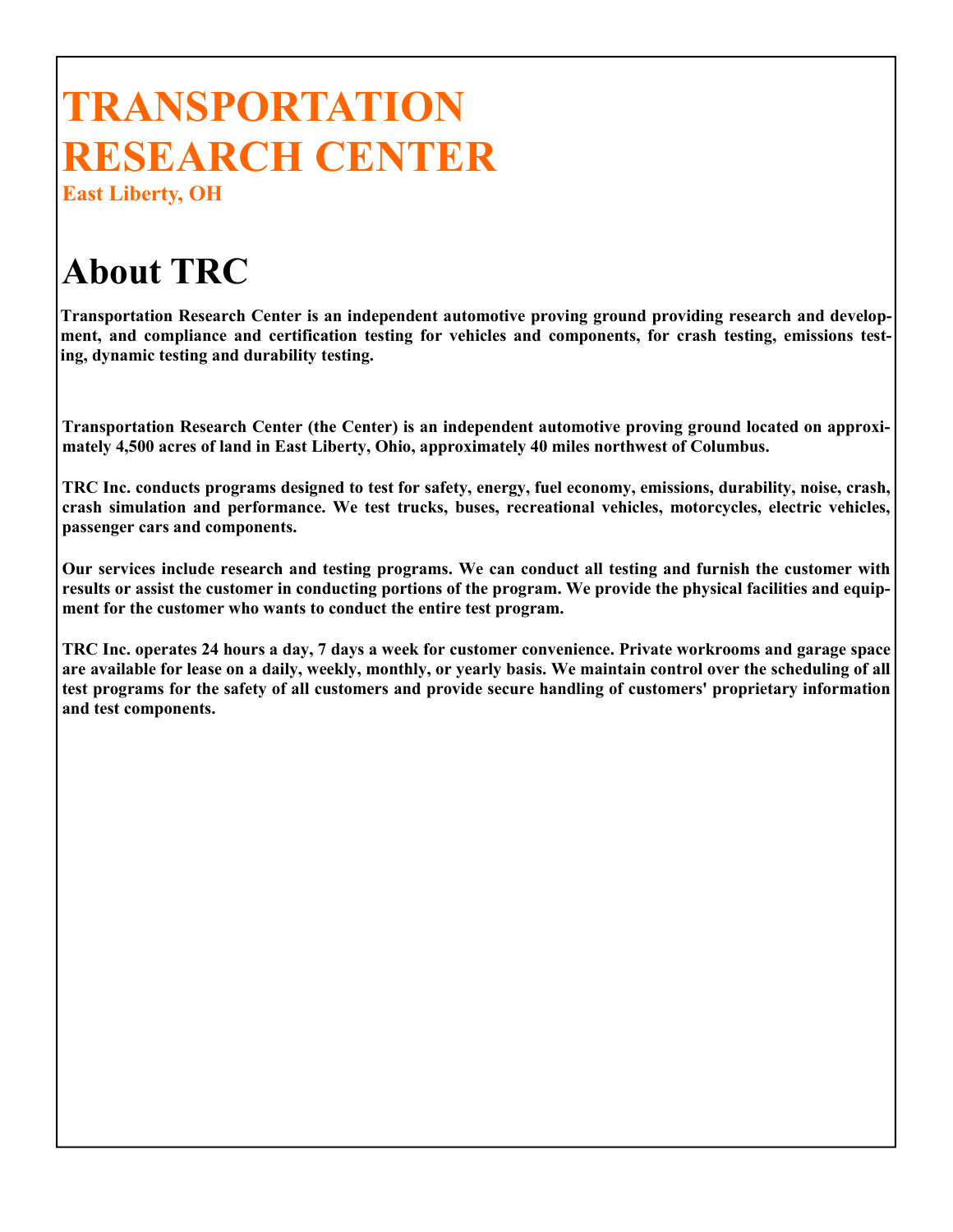### **Emissions Laboratory**

**Transportation Research Center Inc.'s proving grounds has emissions testing capabilities including exhaust and evaporative emissions testing within our 24,000 square foot emissions laboratory.** 



**The laboratory which is located in Building C on the grounds of Transportation Research Center's (the Center) Research Park. The Laboratory provides engine- and chassis dynamometer-based exhaust emissions and fuel economy testing, hydrocarbon speciation, and particulate measurement to any SAE, Environmental Protection Agency (EPA), California Air Resource Board (CARB), or other industry standard.** 

#### **Experience:**

- **Gasoline, diesel, and alternative fuel engines and vehicles**
- **Light-duty vehicle, motorcycle and all-terrain vehicles**
- **Lawn and garden utility to heavy duty diesel engine stand testing**
- **Exhaust and evaporative emissions certification: EPA, California Air Resources Board (CARB) and Mine Safety and Health Administration**
- **Fuel, additive, lubricant and aftermarket parts validation**
- **Intake valve and port fuel injector deposit testing**
- **Fuel blending, storage, and dispensing**
- **Fuel and lubricant analysis**
- **Fuel system component durability and fuel compatibility testing**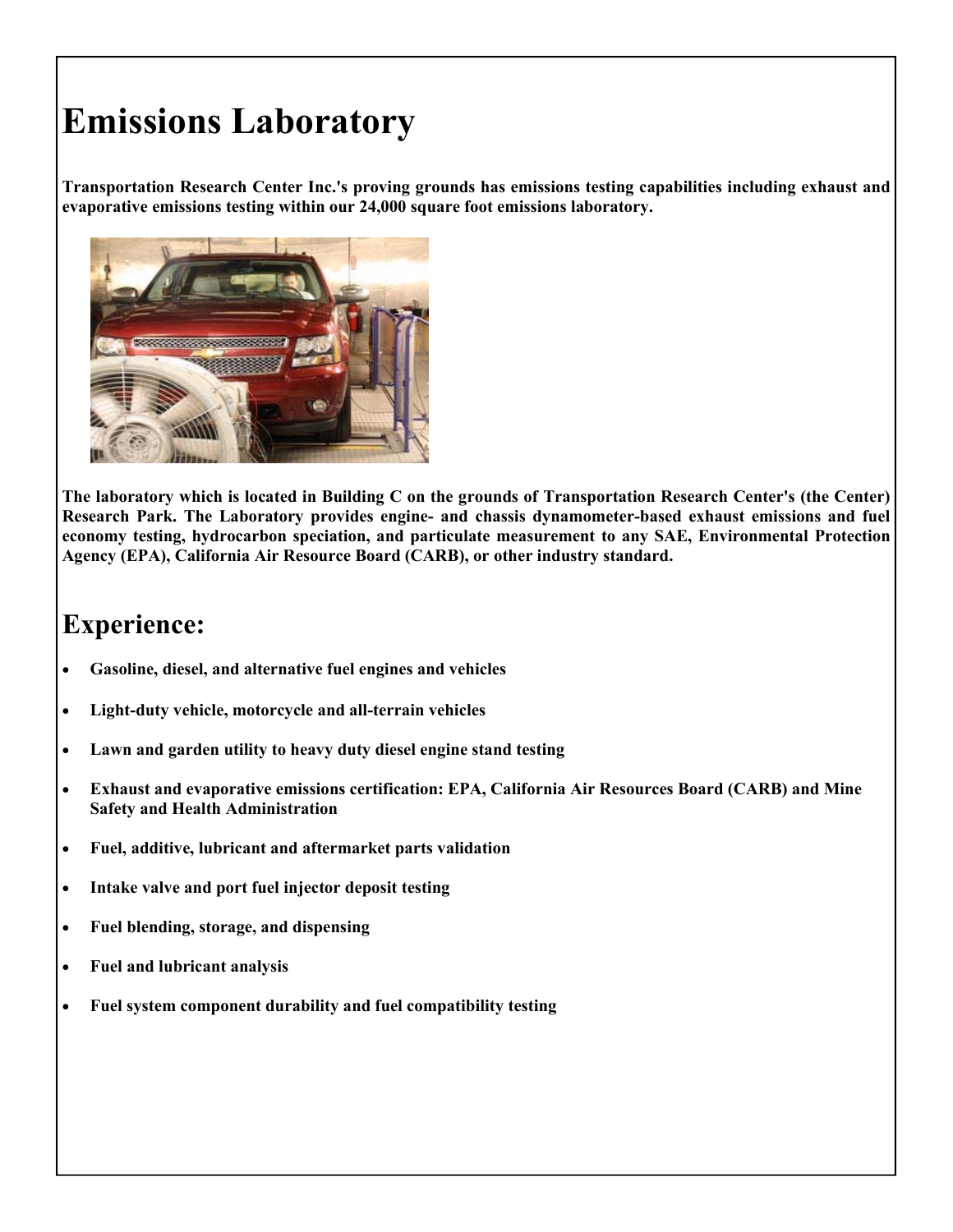### **Emissions Laboratory, Cont.**

#### **Capabilities:**

- **Analytical and fuel analysis laboratories: Fuel and Emission Hydrocarbon (HC) Speciation via Liquid Chromatograph (LC) and Gas Chromatograph (LC) and Gas Chromatograph (GC) Analysis Fuel Reid Vapor Pressure (RVP) - American Society for Testing Materials (ASTM) D1591 Gasoline and Diesel Distillation Curve - ASTM D86 Fuel Sulfur Concentration ASTM D5453 Fuel Gum Test - ASTM B381.**
- **Mileage Accumulation 15-minute driving, 45-minute hot soak cycles = 335 miles/day**
- **Periodic injector flow restriction measurement**
- **Intake Valve Deposit (IVD) testing**
- **CARB BMW 10,000-mile intake valve test = 900 miles a day**
- **Road load coastdowns**
- **All U.S. chassis emissions testing and most European and Japanese chassis emissions testing can be conducted at the Emissions Lab**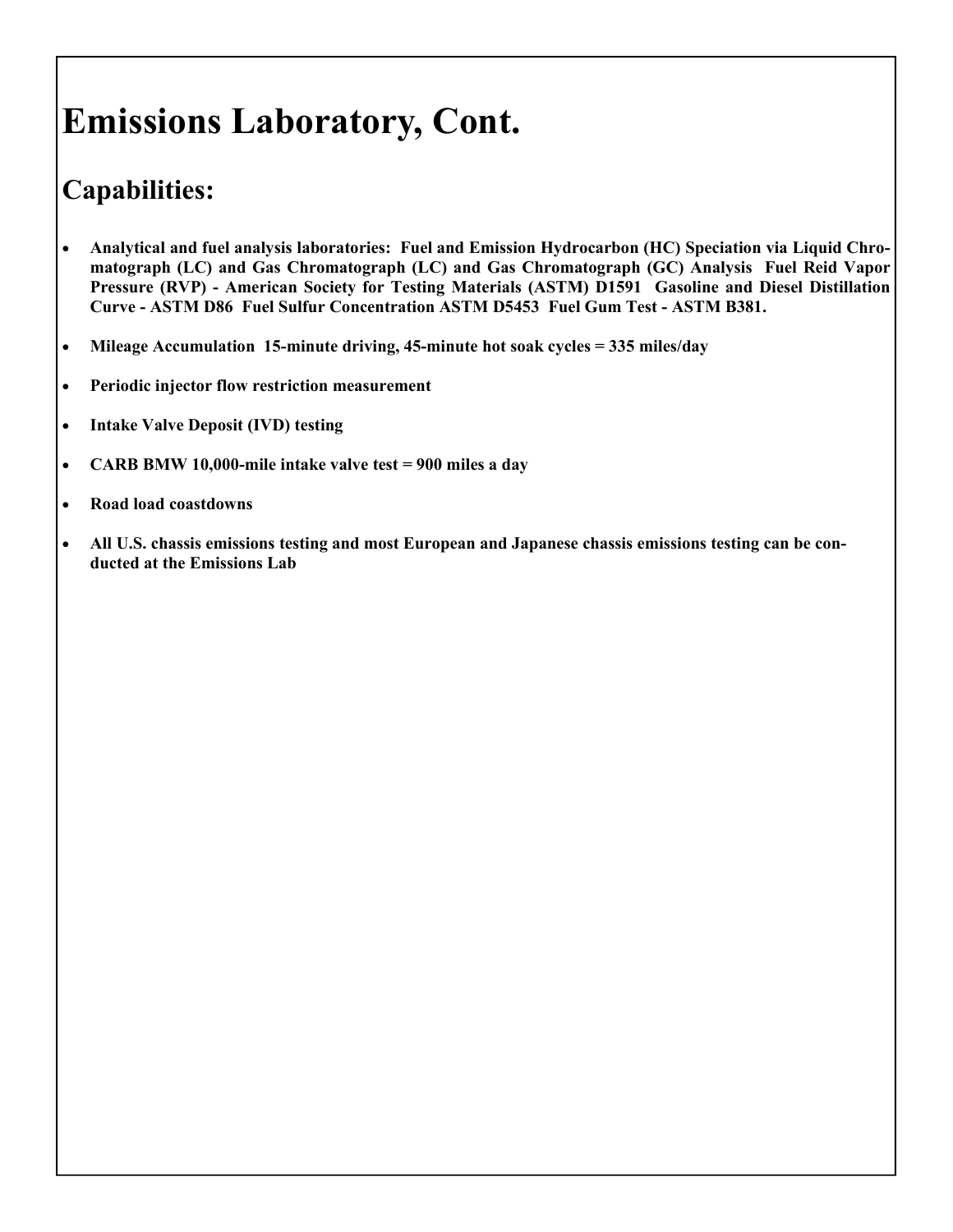### **Fuel Additive**

**The development of economical, reliable, and environmentally-safe fuels and lubricants requires performance and emissions testing and evaluation. Transportation Research Center Inc.'s proving grounds have the experienced personnel, special instrumentation, vehicle testing facilities, and laboratory services required to perform multi-vehicle research and testing of fuels, additives, and lubricants.** 

**Our professional staff is dedicated to providing you with accurate, timely, and well-planned and organized services.** 

#### **Facilities**

**Fuel additive testing and mileage accumulation is performed on our 7.5 mile oval track, which offers accuracy, security, and repeatability when compared to testing on public roads.** 

#### **Fuel Additive Testing Capabilities**

- **Intake valve deposit testing**
- **Port fuel injector deposit testing**
- **Fuel blending, storage, and dispensing**
- **Chemical and physical analysis testing Fuel analysis and engine diagnostics testing**

#### **Specialized Fuel Handling Equipment**

- **Gum test apparatus capable of doing washed and unwashed testing**
- **ISL 85 5G petroleum distillation tester**
- **Fisher permascope 211D**
- **Olympus IF8C5 eight-mm fiberscope**
- **RVP Grabner model CCAVPS**
- **Perkin Elmer 3110 AA atomic absorption spectrometer**

#### **Specialized Services**

- **On-site independent emissions laboratory for EPA certification and compliance, including exhaust and evaporative hydrocarbon speciation**
- **Vehicle and parts procurement, transportation and disposition**
- **Onsite, secure, and controlled fuel storage and blending**